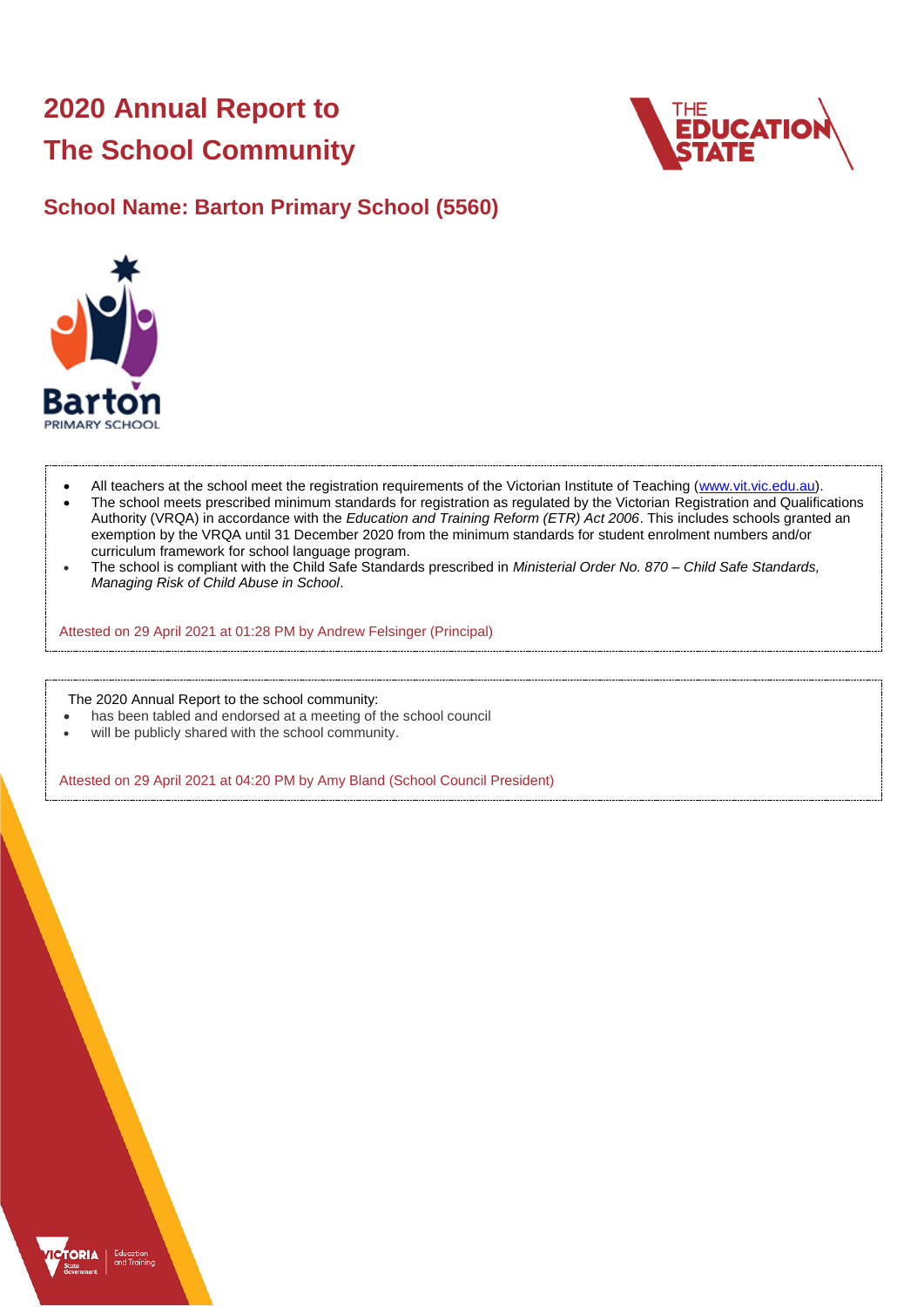

## How to read the Annual Report

## What has changed for the 2020 Annual Report?

#### **Improved appearance**

The appearance of the Performance Summary has been updated to more clearly represent information and to assist interpretation and comparison of individual school's data with state averages and similar school groups.

#### **School performance data**

The Victorian community's experience of COVID-19, including remote and flexible learning, had a significant impact on normal school operations. This impacted the conduct of assessments and surveys. Readers should be aware of this when interpreting the Performance Summary.

For example, in 2020 school-based surveys ran under changed circumstances, and NAPLAN was not conducted. Absence and attendance data may have been influenced by local processes and procedures adopted in response to remote and flexible learning.

Schools should keep this in mind when using this data for planning and evaluation purposes. Those schools who participated in the Student Attitudes to School survey in 2020 should also refer to the advice provided regarding the consistency of their data.

## What does the *'About Our School'* section refer to?

The About Our School section provides a brief background on the school, an outline of the school's performance over the year and future directions.

The 'School Context' describes the school's vision, values and purpose. Details include the school's geographic location, size and structure, social characteristics, enrolment characteristics and special programs.

The 'Framework for Improving Student Outcomes (FISO)' section includes the improvement initiatives the school has selected and the progress they have made towards achieving them.

## What does the *'Performance Summary'* section of this report refer to?

The Performance Summary includes the following:

#### **School Profile**

- student enrolment information
- the school's 'Student Family Occupation and Education' category
- a summary of parent responses in the Parent Opinion Survey, shown against the statewide average for Primary schools
- school staff responses in the area of School Climate in the School Staff Survey, shown against the statewide average for Primary schools

#### **Achievement**

- English and Mathematics for Teacher Judgements against the curriculum
- English and Mathematics for National Literacy and Numeracy tests (NAPLAN). *Note: NAPLAN tests were not conducted in 2020*

#### **Engagement**

Student attendance at school

#### **Wellbeing**

Student responses to two areas in the Student Attitudes to School Survey:

- Sense of Connectedness
- Management of Bullying

Results are displayed for the latest year and the average of the last four years (where available).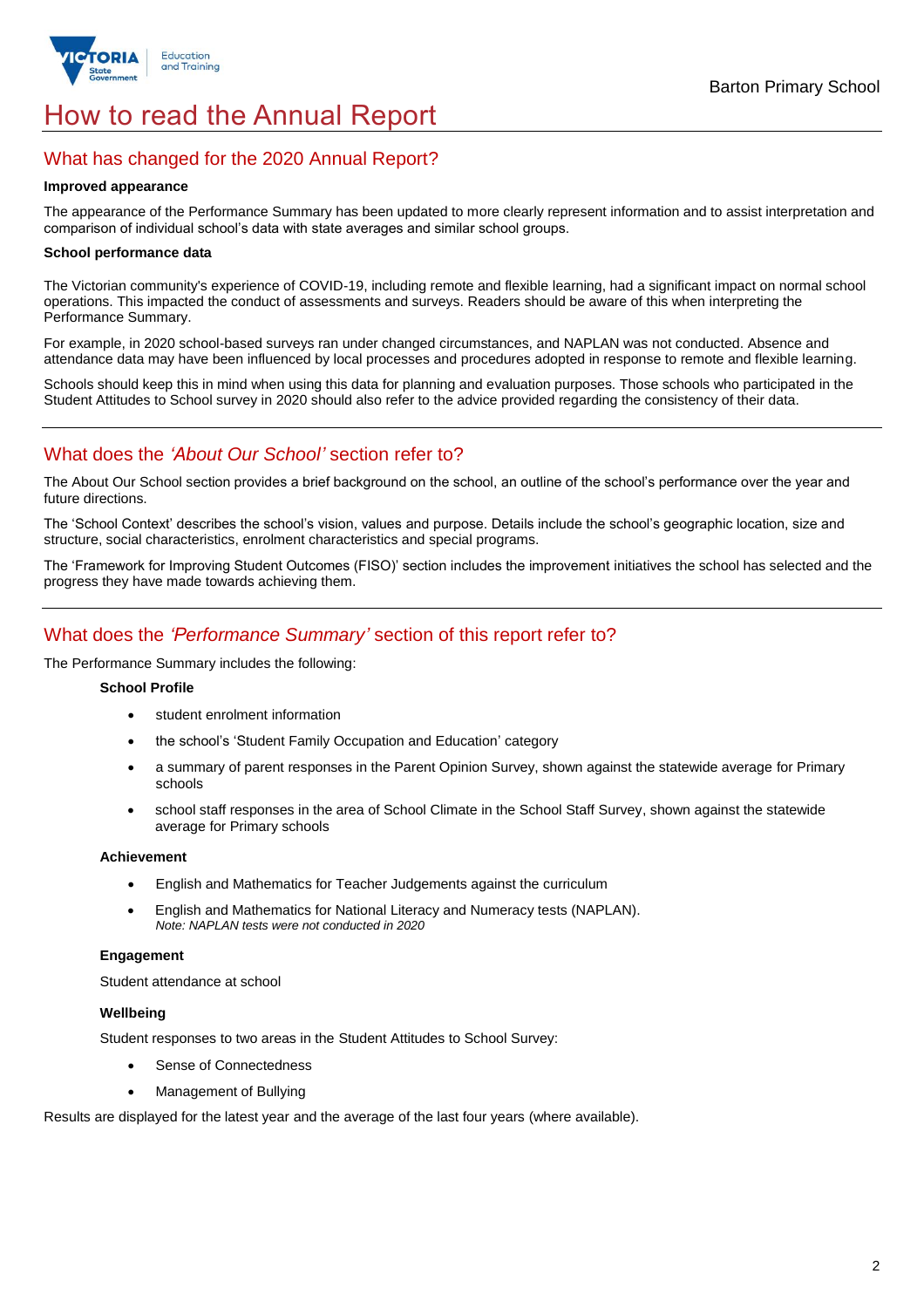

## How to read the Annual Report (continued)

### What do *'Similar Schools'* refer to?

Similar Schools are a group of Victorian government schools with similar characteristics to the school.

This grouping of schools has been created by comparing each school's socio-economic background of students, the number of non-English speaking students and the school's size and location.

## What does *'NDP'* or '*NDA*' mean?

'NDP' refers to no data being published for privacy reasons or where there are insufficient underlying data. For example, very low numbers of participants or characteristics that may lead to identification will result in an 'NDP' label. For the 2020 Student Attitudes to School survey, specifically, the similar school group averages are replaced by 'NDP' where less than 50% of schools in a given similar school group did not participate in the 2020 survey.

'NDA' refers to no data being available. Some schools have no data for particular measures due to low enrolments. There may be no students enrolled in some year levels, so school comparisons are not possible.

Note that new schools only have the latest year of data and no comparative data from previous years. The Department also recognises unique circumstances in Specialist, Select Entry, English Language, Community Schools and schools that changed school type recently, where school-to-school comparisons are not appropriate.

## What is the *'Victorian Curriculum'*?

The Victorian Curriculum F–10 sets out what every student should learn during his or her first eleven years of schooling. The curriculum is the common set of knowledge and skills required by students for life-long learning, social development and active and informed citizenship.

The Victorian Curriculum is assessed through teacher judgements of student achievement based on classroom learning.

The curriculum has been developed to ensure that school subjects and their achievement standards enable continuous learning for all students, including students with disabilities.

The 'Towards Foundation Level Victorian Curriculum' is integrated directly into the curriculum and is referred to as 'Levels A to D'.

'Levels A to D' may be used for students with a disability or students who may have additional learning needs. These levels are not associated with any set age or year level that links chronological age to cognitive progress (i.e. there is no age expected standard of achievement for 'Levels A to D').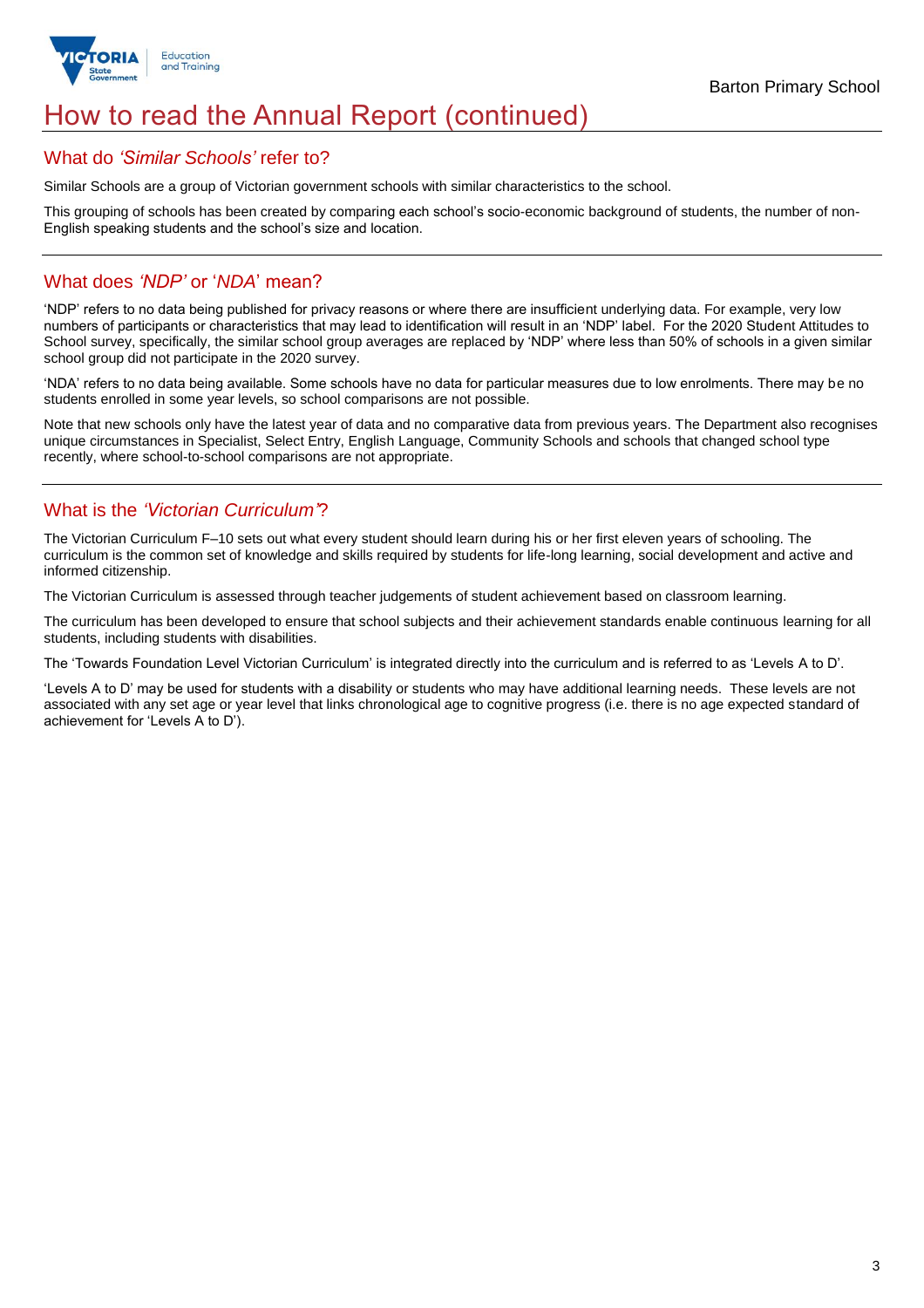

## **About Our School**

### **School context**

Barton Primary School is a PPP (Public/Private Partnerships) school that opened on the first day of the 2017 school year. It is situated in the growth corridor of South East Melbourne in the City of Casey, 5km from the main street of Cranbourne.

The school entered its fourth year with 547 students and by the end of the year had 700 students. Our staff had an EFT of 51. This was broken up into 46.2 Teacher class, 3.0 Principal Class, 7.32 ES Integration, 5.0 ES Administration. Our projected growth is to be approximately 700 students in 2020 and the school is anticipated to grow to 1000+ within 3-5 years. The proportion of our student population that learnt English as an Additional Language (EAL) was 49.90%.

As a school, our vision is 'to prepare each of our students for success in their ever changing future by providing them with the necessary skills, knowledge and general capabilities'. There are high expectations for all members of our school community, as we aspire to our values of Optimism, Success, Respect and Determination.

Barton Primary School will continue to promote community involvement in its school programs by encouraging parental involvement across many aspects of the school, when COVID restrictions permit. Hence, during 2020 our usual community events such as Mothers' Day and Fathers' Day breakfasts were cancelled. It will also continue to be a safe, attractive and stimulating environment for the children and families who attend. Barton Primary School has been designed to support a contemporary pedagogical approach and to foster the development of a strong community with a focus on providing an environment that encourages students to engage with and take ownership of their learning. Twenty-first Century learning is underpinned by teaching practices, methods and spaces that are engaging and motivating. The school has well established outdoor spaces that include playgrounds, sports courts, a large oval and paved surfaces. In addition the school is situated adjacent to a regional sports complex. At Barton Primary School our spaces complement current and evolving pedagogical practices and provide a conducive environment for creative and energised learners and teachers.

Barton Primary School implements the Victorian Curriculum with the over-arching drivers in delivering the curriculum being personalising learning and ensuring all learning is purposeful. The school has employed an English Learning Specialist, Maths Learning Specialist and Digital Technologies Learning Specialist, who work alongside staff in leading school improvement in their respective areas. A continued focus on professional learning and leadership development amongst staff has ensured that there is a consistent pedagogical approach that is used across the school. Barton Primary School follows the Victorian Curriculum. We offer a complete curriculum with the exception of Languages-Spanish. Our Spanish program was delivered by a team of suitably qualified Spanish teachers. Through the PPP arrangement, we are partners with CERES and as such have implemented an Environmental Education program. This is highly regarded and has been staffed accordingly. In addition to this, we have implemented specialist teaching areas of Physical Education, Music and Visual Arts program. These are all staffed by specialist teachers. Students utilise a range of digital technologies to support their learning across the curriculum including: - a 1:1 laptop program in grades 4, 5 and 6

- a combination of iPads and laptops in grade 3

- a 1:2 iPad program throughout the rest of the school, large touchscreen monitors in all learning hubs and robotics. Due to the high EAL component of our student enrolment we have implemented a well-researched EAL program and employed staff to deliver it. Our SFO was 0.4526 and the SFOE: 0.3703.

We also have a Before and After School Care Program, as well as a School Holiday Program, all managed and operated by the YMCA. The YMCA also coordinate third-party and community of our facilities, which during 2020 was suspended due to COVID19.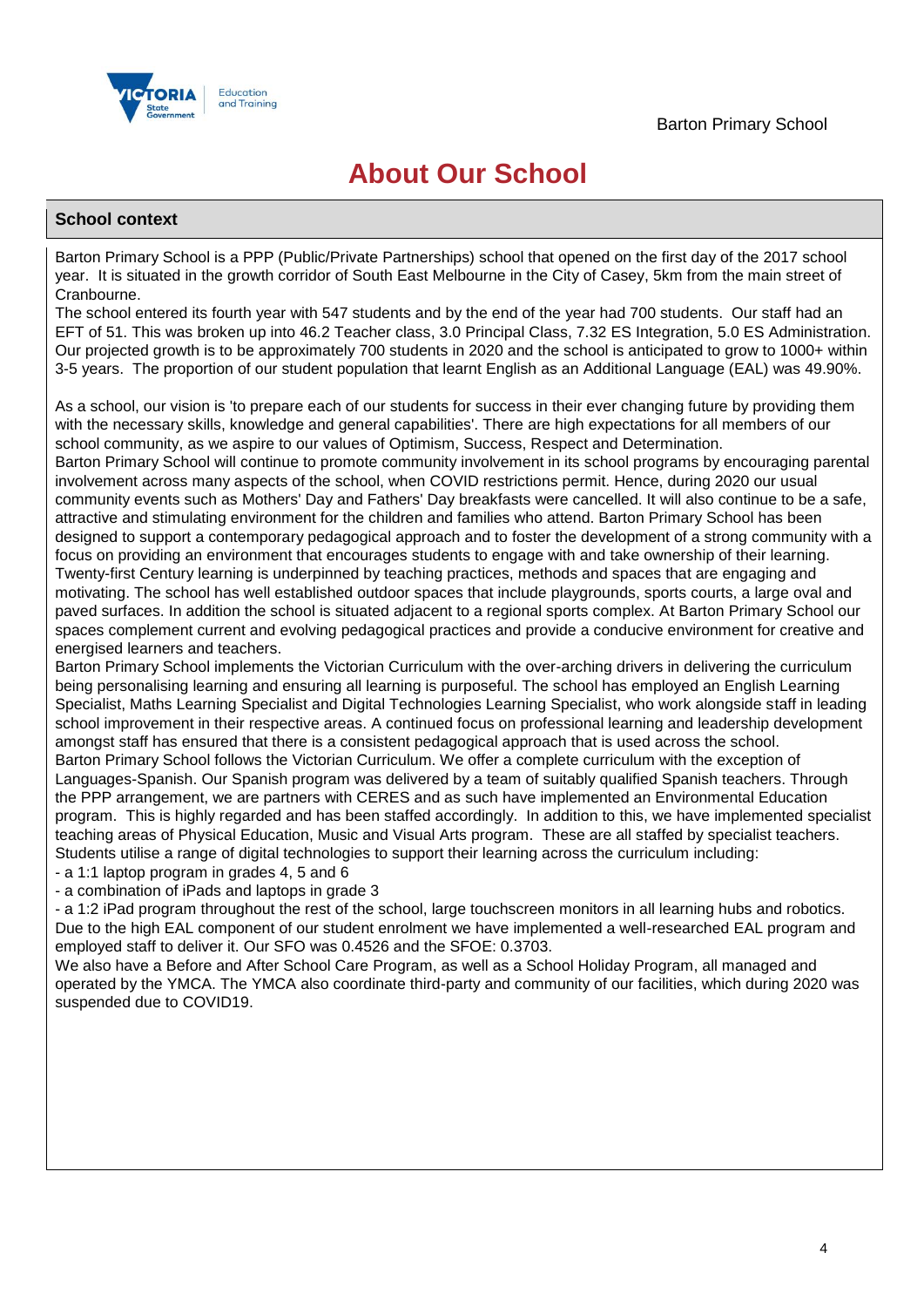

## **Framework for Improving Student Outcomes (FISO)**

Over the course of the 2020 school year, the focus through the 2020 Annual Implementation Plan, was to develop a series of targets based on the dimensions of Excellence in Teaching and Learning and Professional Leadership as part of the FISO model. These Priority Areas and initiatives are detailed in our 2020 Annual Implementation Plan (AIP). To meet each Improvement Initiative the following Key Improvement Strategies were implemented:

Building Practice Excellence

• Embed structures and practices to enable an agreed and consistent approach to the teaching of literacy and numeracy.

• Build teacher capacity to incorporate learner agency into everyday practice.

• Evaluating impact on learning

• Build teacher capability to utilise data and a range of assessment strategies to teach a differentiated and stimulating literacy and numeracy curriculum that targets each student's point of need.

Curriculum planning and assessment

• Embed a teaching and learning model consistently across the school

• Establish and embed structures and practices to personalise learning that supports the needs of all current and future students

• Develop, document and implement a whole school strategy to improve student voice, learner agency and student leadership

Empowering students and building school pride

• Build teacher knowledge to activate student voice and agency to establish an authentic learning partnership throughout the school, which develops independent and self–regulating learners

In Term 4, after Remote and Flexible Learning ended and students were able to return to face-face-to learning, the Department of Education and Training (DET) set learning priorities which superseded the above priorities. The priorities were focussed on student wellbeing and engagement.

## **Achievement**

A continued focus on professional learning and leadership development amongst staff has ensured that we have continued to build a consistent pedagogical approach that is used across the school. This along with a thorough and consistent assessment schedule, collaborative planning and regular moderation against the Victorian Curriculum has ensured the school has maintained like results when compared to similar schools.

The 2020 academic year was a very challenging one for all teaching, non-teaching staff, students and their families. Remote and Flexible Learning took place in Terms 2 and 3. Both of these online learning platforms were modified with Term 3 giving the students and staff more of a face-to-face explicit teaching model, which was delivered via Zoom. The school focused on English and Mathematics as the priority areas. Teaching staff downloaded home learning tasks onto applications such as SeeSaw, Mathletics, and Reading Eggs.

Due to COVID-19 there was no NAPLAN assessment, therefore, the goals were not able to be met.

Reading

- Staff used The Victorian Curriculum (VicCurric) to inform workshop groupings with Fountas and Pinnell (reading assessment approach) as a support to inform student growth. Change in approach occurred through teachers becoming more familiar with content of the Victorian Curriculum.

- Jolly Phonics (systemic synthetic approach to teaching phonics and reading) was introduced in to the Prep-Grade 1 reading classrooms in 2020. Staff have attended professional learning in the Jolly Phonics program.

- All staff have completed 25 hours of Jolly Phonics professional development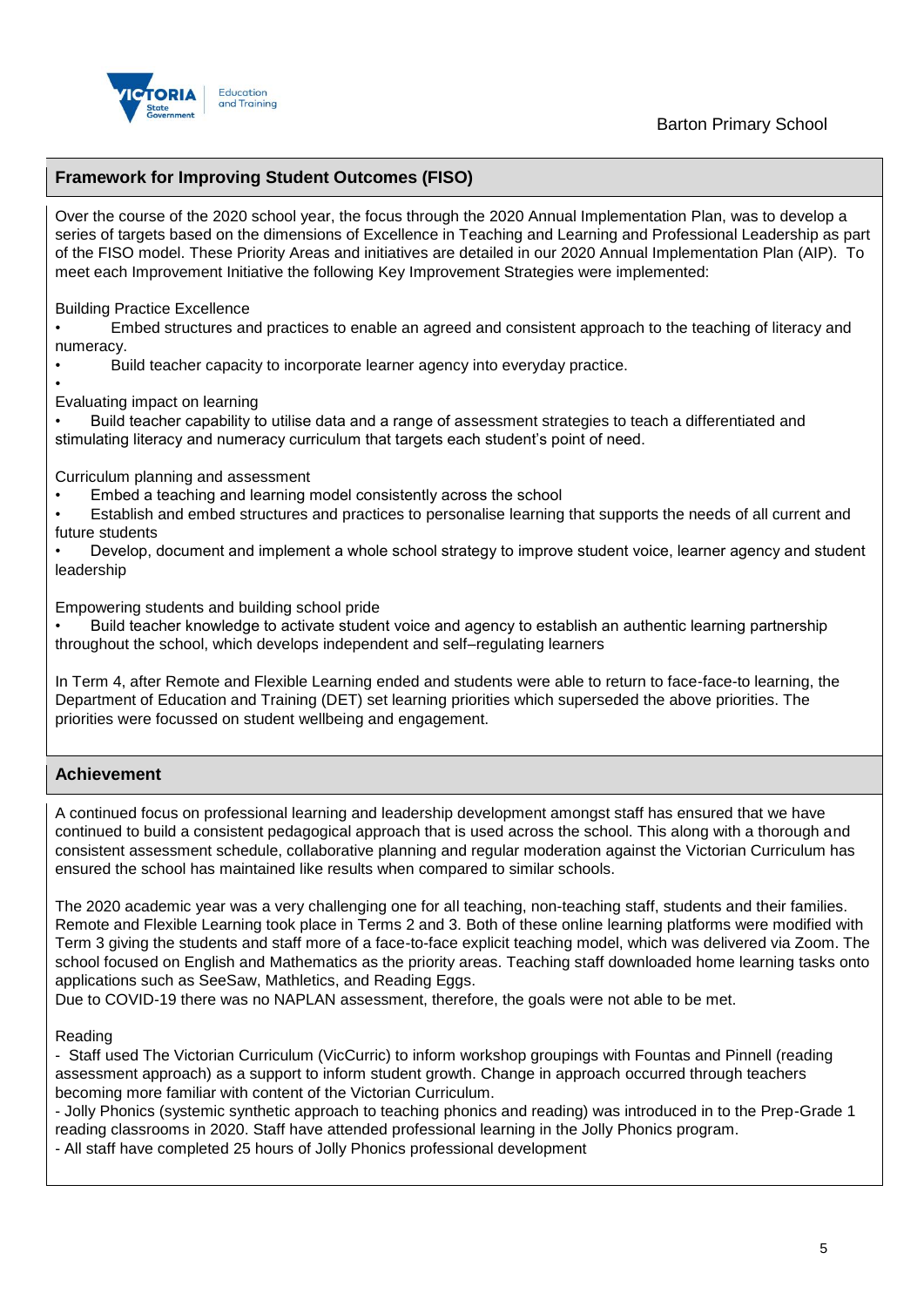## Barton Primary School



### **Writing**

- Grade 1, 2 and 3 commenced implementation of Jolly Grammar (part of the Jolly Phonics approach) with enthusiasm, however, it was not fully embedded due to COVID19.

Staff are more confident and feel more effective in the teaching of literacy using Jolly Phonics/Grammar

- Teams in Grades 4-6 implemented SMART Spelling program. This program was to be evaluated at the end of the school year

- All teams measured student learning growth by comparing writing samples from the beginning of the year to those of the end of the year

Speaking & Listening

- English Professional Learning was delivered throughout the year has all incorporated Speaking & Listening understandings and links.

- All staff highlighted Speaking & Listening strategies/tools throughout weekly work programs.

- English Curriculum Leader attended the English Community of Practice COP (focus on vocabulary) to determine different ways to support staff in the best practice teaching of literacy. - A handbook of best practice was developed and implemented in 2020

- Members of the English Curriculum Team have been attending the EAL Community of Practice.

Maths

- Teachers have undertaken a survey about collaborative planning and the incorporation of the maths proficiency strands to determine future professional development needs.

- George Booker's text book 'Likely Difficulties' has been added to our planning documents.
- The Assessment schedule was reviewed in 2020
- Mathletics certificates were celebrated weekly in the classroom and at assembly (virtual or face-to-face).
- Mathematics Curriculum Companion was introduced to teams and used during planning.

- Increase of resources (students & teacher) to allow for quality hands on learning experiences.

- Continuum Tracker, as part of Sentral was used to reflect ongoing student assessment. This is accessible to all parents.

Achievement Data:

The percentage of students at Barton Primary School working at or above age expected standards in English was 84.9% which was higher than similar schools (83.1%), however, slightly lower than the State average (86.3%). In Mathematics the percentage of students working at or above age expected standards was 83.4% which was also higher than similar schools (81.3%) and slightly lower than the State average (85.2%)

Parent Survey: 85% of parents reported that additional reading sessions supported their child during Remote and Flexible Learning

#### **Engagement**

We tracked student attendance using a third party program – Sentral. Teachers record attendance twice daily. Families are able to access this to advise of absence reasons. Letters are sent home regularly requesting explanations for unexplained absences. Overall, our attendance average of 14.5 days absent, was less than similar schools (16.3 days) but slightly above the median of all Victorian Government Primary Schools (13.8%). If a child's attendance falls below 80%, the family is contacted, further work is done with the family to support the student to improve attendance. In 2020 all year levels demonstrated at or above 90% overall attendance with an average of 92.7%. Years 5 were our highest cohort attendance rates at 94.0% attendance, while Year 1 was the lowest cohort with 90% attendance.

At Barton PS we believe that excellence in teaching and learning augers well for improving and maintaining high attendance rates. We see teaching and learning strategies as integral in creating purposeful learning opportunities for all students. Maintaining a consistent approach to curriculum planning based on researched best practice and providing an assessment model that is real and ongoing assists in the engagement of all students. Clear Learning Intentions and Success Criteria ensure students are engaged and are being taught at their point of need, as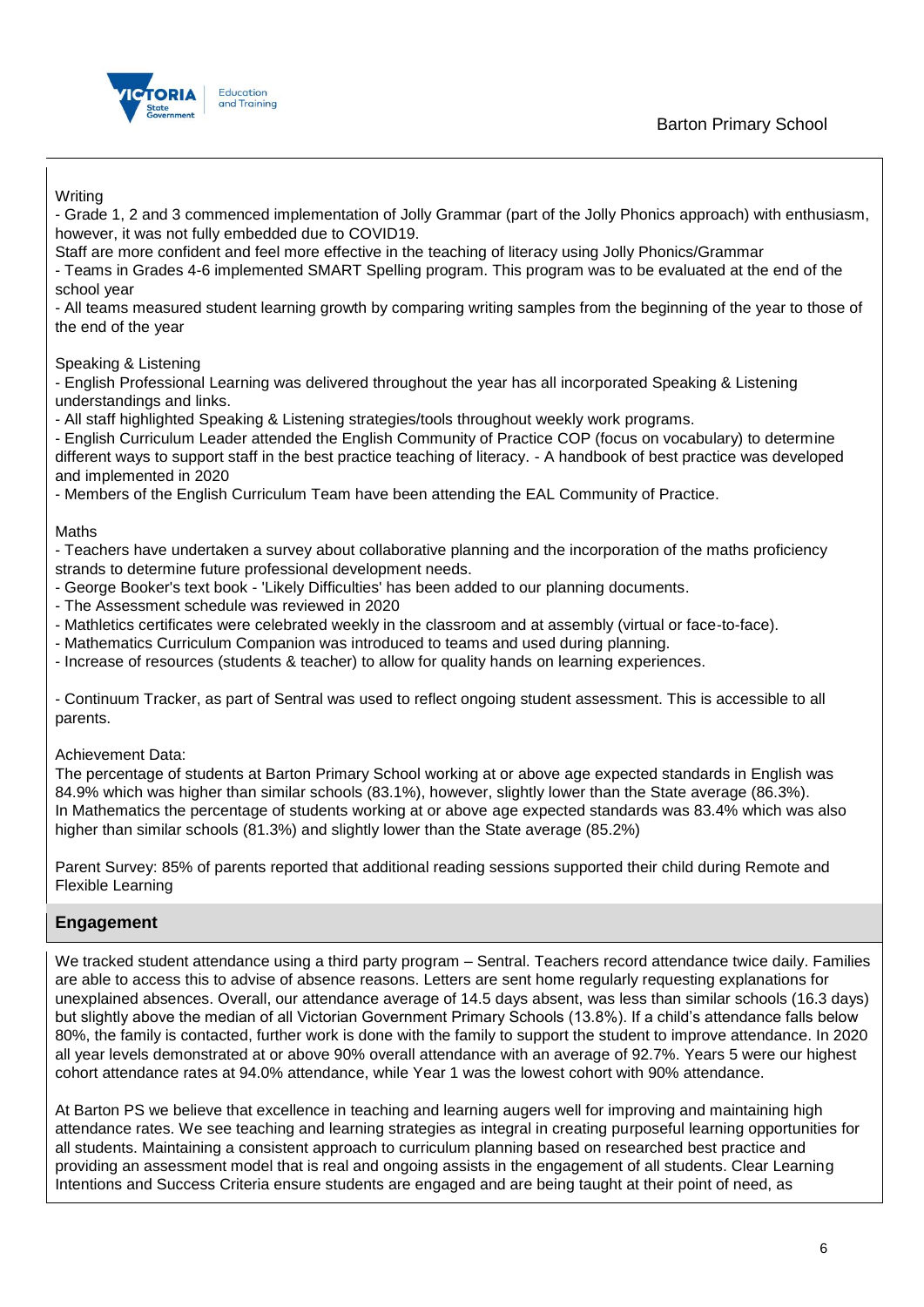

determined by the data collected and analysed regularly through the PLTs.

Throughout the 2020 year the school was able to partially achieve the goal to develop whole-school understanding of student voice and learner agency due to the COVID19 pandemic resulting in the Victorian school system being transferred to a Remote and Flexible Learning model.

Staff encouraged student voice when face-to-face schooling resumed in Term 4 by allowing student choice in classroom projects in Inquiry, as well as in specific tasks in Mathematics and English sessions. In Specialist classes, students were able to make decisions about their learning in collaboration with their teacher around what and how they learn and how their learning is assessed.

The focus of delivering content through explicit instruction and developing consistent planning documentation school wide was a priority at Barton Primary School in Term 4. Emphasis was placed on ensuring our students maintain the same levels of learning growth across the school.

## **Wellbeing**

Wellbeing of staff, students and the community was of high priority. Due to COVID19 restriction our usual opportunities for parent and community connections, for example Harmony Day, Open mornings and weekly Assemblies were cancelled. Our usual community relationships such as Mayonne-bulluk kindergarten, local government secondary schools and the City of Casey to establish strong relationships as both the school and community grows suffered due to COVID.

Due to the COVID19 pandemic the Attitudes to School survey was not completed, which made it difficult to track Sense of Connectedness or the Management of Bullying outcomes for student wellbeing at Barton Primary School and to compare it with other schools.

The school offers wellbeing programs such as 'Reaching for the Barton Star'. This helped to provide opportunities for students to stay connected and engaged. We had a dedicated staff member to oversee the student wellbeing program and protocols. This was key in ensuring the best programs and supports were in place at Barton Primary School. Positive teacher/student relationships are valued and fostered and are extremely important to us. The school has positive relationships with outside agencies to ensure students have access to required services.

Remote Learning survey data (developed by our Wellbeing team) was used to improve the teaching and learning outcomes in Remote and Flexible Learning #2 and facilitate student well-being: In Class Meetings-Preps: 84% happy, 12% neutral, 4% sad

Grade 1: 62% happy, 11% neutral, 3% sad (24% no response)

Grade 2: 61% happy, 26%, 13% sad

• Student agency was evident through the Student Representative Council (SRC) with Fun Friday initiatives and virtual dress up days

• Well-being activities were planned by PLTs in Remote learning and facilitated on Fridays in the Explicit teaching session

• Throughout Remote Learning #2 Well-being recognition awards were presented and students acknowledged at 'virtual assembly'

• Reaching for the Barton Star (RFBS) program was revised and modified to support a return to school, with a strong focus on student well-being and engagement

• RFBS program was planned for the first 3 weeks of Term 4, with weekly focussed sessions to focus on student well-being with personal capabilities driving the curriculum

• Staff have been encouraged by the Well-being curriculum Team and Principal Team to utilise outdoor learning and learning spaces as a priority in the return to school to increase engagement

The 2020 COVID19 pandemic severely impacted our teaching and learning program which had a significantly negative effect on our staff, which resulted in a School percent endorsement of 58.1% compared with our 2019 data of 77.9%. Our Parent satisfaction percentage was 71.1% which was below the State average of 81.2%.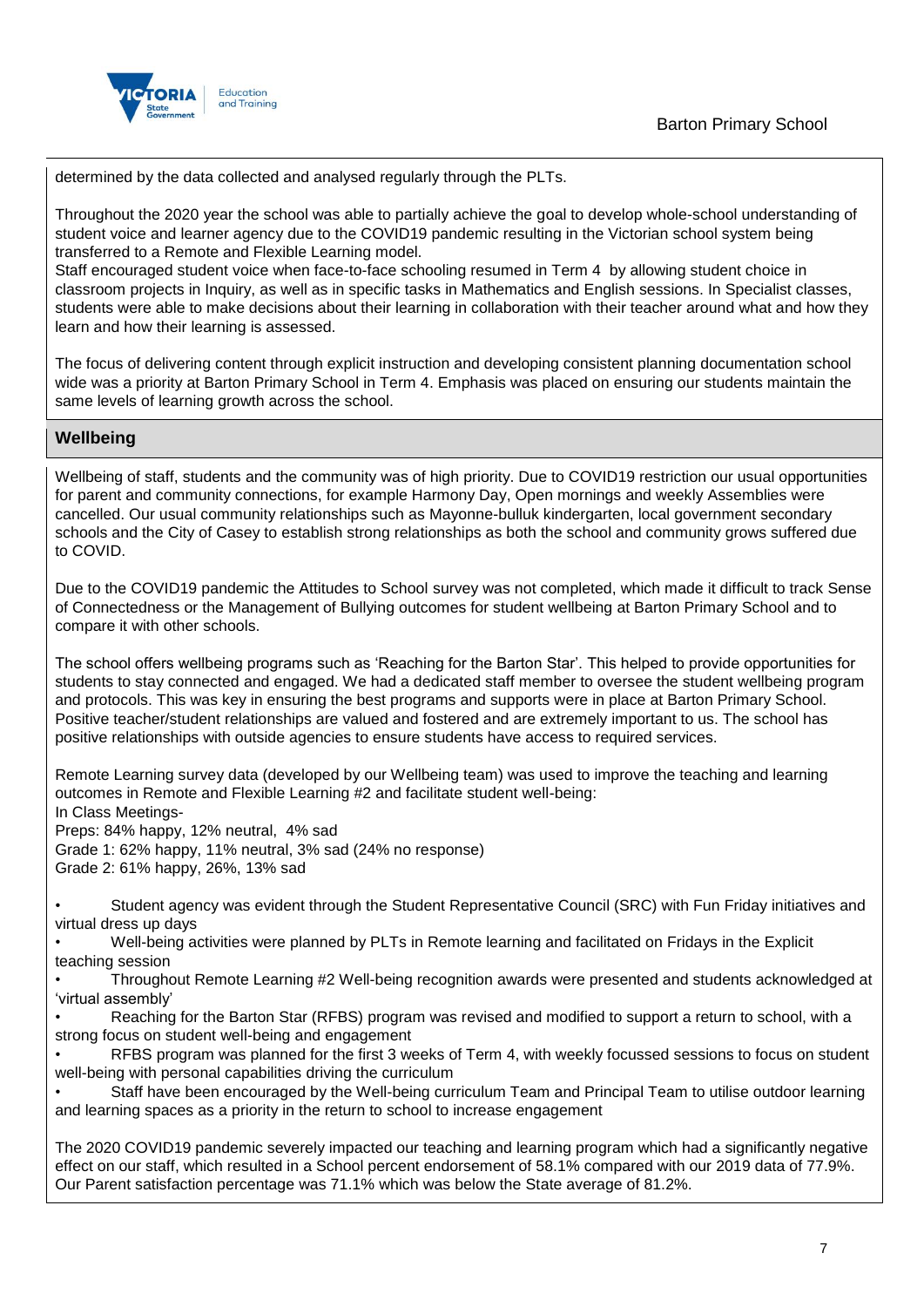

Pleasingly though, 85% of parents reported that additional reading sessions supported their child during Remote and Flexible Learning

### **Financial performance and position**

This was our fourth year as a school and we maintained a healthy financial position. We carried forward a surplus from 2019 which was committed to cover our lease payments for IT devices for future years, purchase additional resources required due to our increasing enrolment numbers and offset the increment creep for our less experienced teachers as they become more experienced.

Our main focus for 2020 was to ensure our programs were adequately resourced in particular our IT, English and Maths programs. Whilst a portion of the year was spent learning remotely due to COVID-19, we ensured we had the appropriate resources to run successful programs onsite and remotely. We received equity funding which enabled us to further enhance our Wellbeing Program and employ a speech pathologist to support our students.

> **For more detailed information regarding our school please visit our website at [www.bartonps.vic.edu.au](file:///C:/Users/02476346/Downloads/www.bartonps.vic.edu.au)**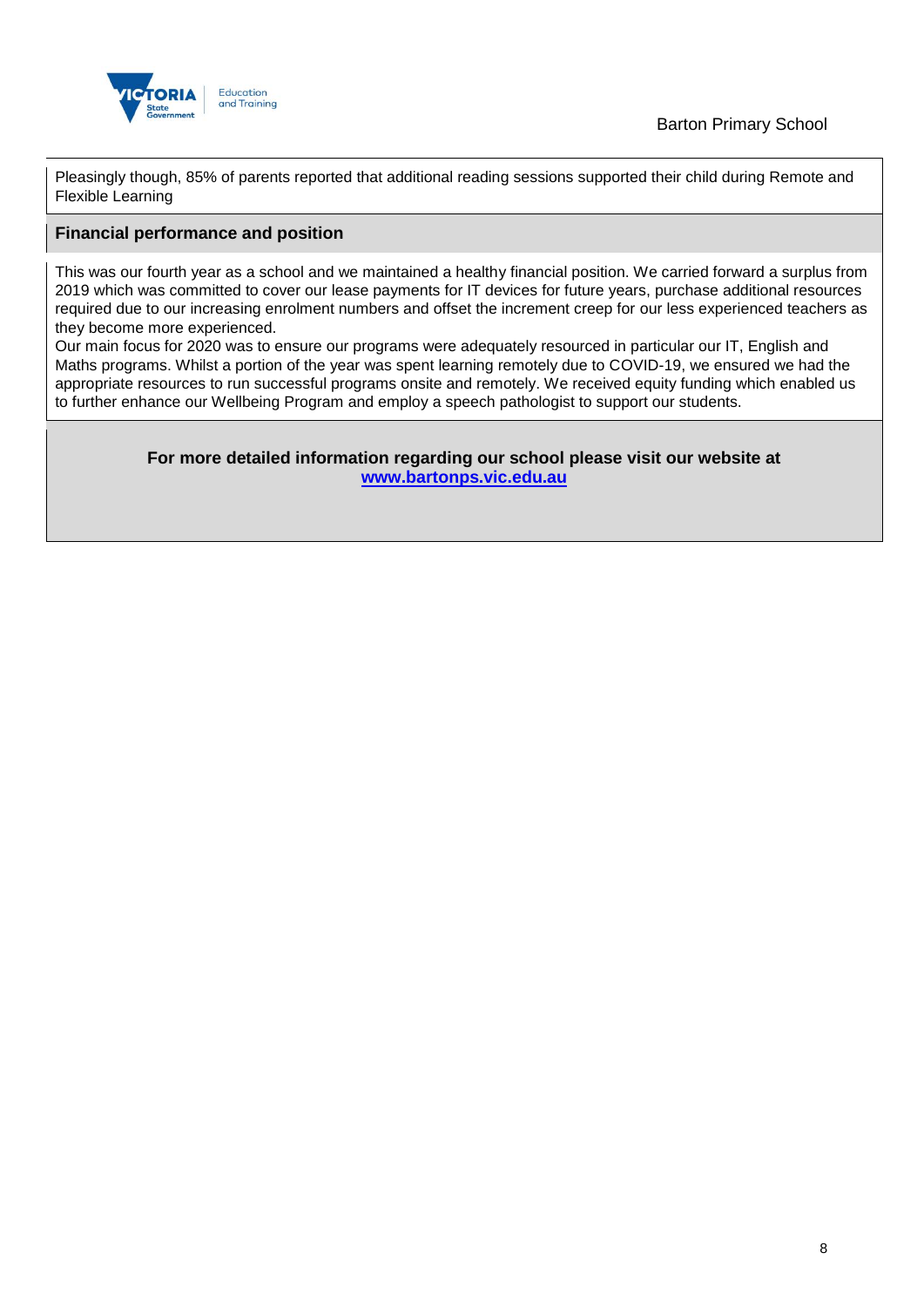

# **Performance Summary**

The Performance Summary for government schools provides an overview of how this school is contributing to the objectives of the Education State and how it compares to other Victorian Government schools.

All schools work in partnership with their school community to improve outcomes for children and young people. Sharing this information with parents and the wider school community helps to support community engagement in student learning, a key priority of the Framework for Improving Student Outcomes.

Refer to the 'How to read the Annual Report' section for help on how to interpret this report.

## SCHOOL PROFILE

#### **Enrolment Profile**

A total of 700 students were enrolled at this school in 2020, 351 female and 349 male.

50 percent of students had English as an additional language and 0 percent were Aboriginal or Torres Strait Islander.

#### **Overall Socio-Economic Profile**

The overall school's socio-economic profile is based on the school's Student Family Occupation and Education index (SFOE) which takes into account parents' occupations and education.

Possible socio-economic band values are: Low, Low-Medium, Medium and High.

This school's socio-economic band value is: Low - Medium

#### **Parent Satisfaction Summary**

The percent endorsement by parents on their school satisfaction level, as reported in the annual Parent Opinion Survey.

Percent endorsement indicates the percent of positive responses (agree or strongly agree) from parents who responded to the survey.



#### **School Staff Survey**

The percent endorsement by staff on School Climate, as reported in the annual School Staff Survey.

Percent endorsement indicates the percent of positive responses (agree or strongly agree) from staff who responded to the survey. Data is suppressed for schools with three or less respondents to the survey for confidentiality reasons.



Percent endorsement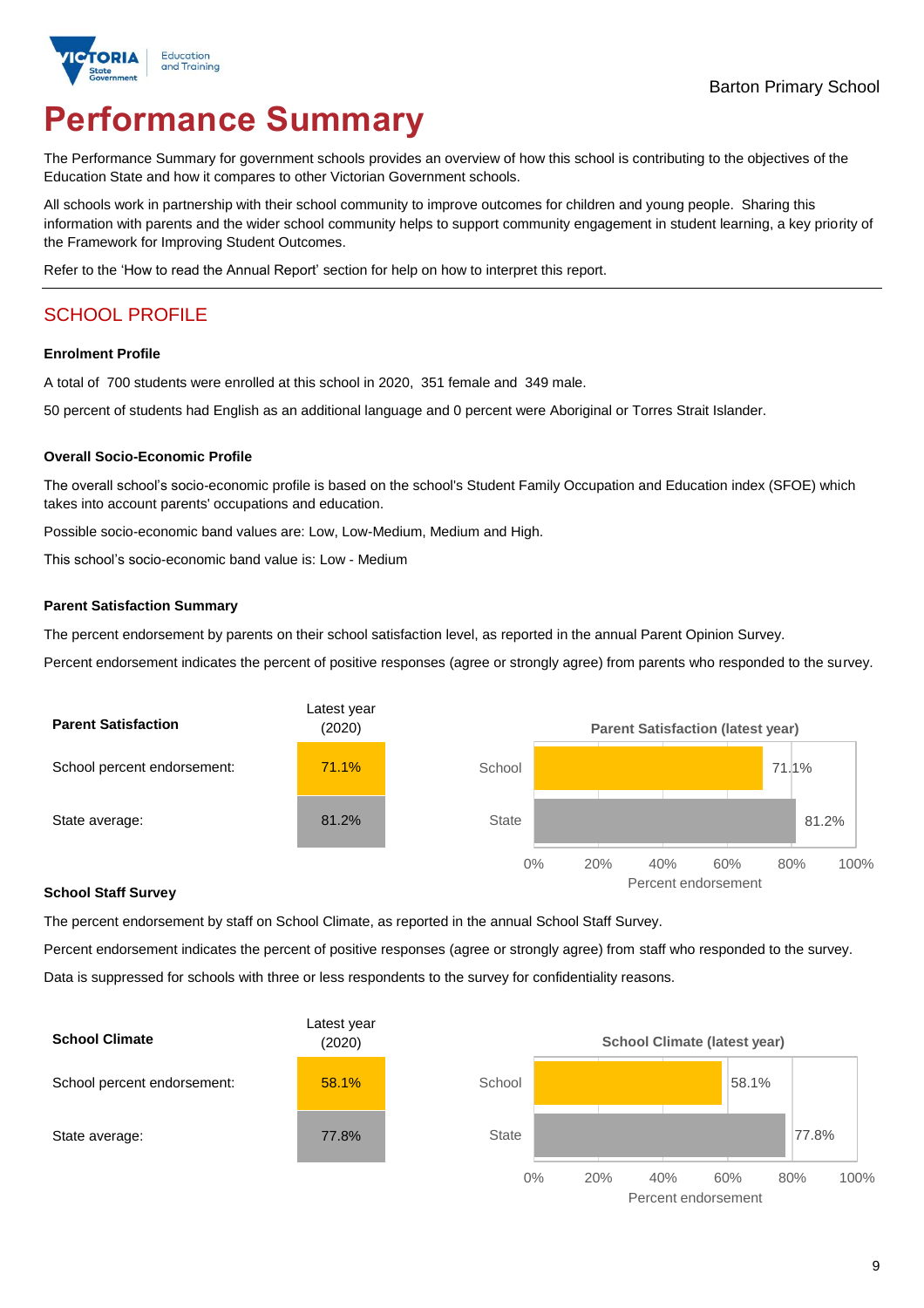

## ACHIEVEMENT

*Key: 'Similar Schools' are a group of Victorian government schools that are like this school, taking into account the school's socioeconomic background of students, the number of non-English speaking students and the size and location of the school.*

#### **Teacher Judgement of student achievement**

Percentage of students working at or above age expected standards in English and Mathematics.



#### **NAPLAN**

NAPLAN tests were not conducted in 2020.

#### **NAPLAN Learning Gain**

NAPLAN learning gain is determined by comparing a student's current year result to the results of all 'similar' Victorian students (i.e. students in all sectors in the same year level who had the same score two years prior).

NAPLAN tests were not conducted in 2020.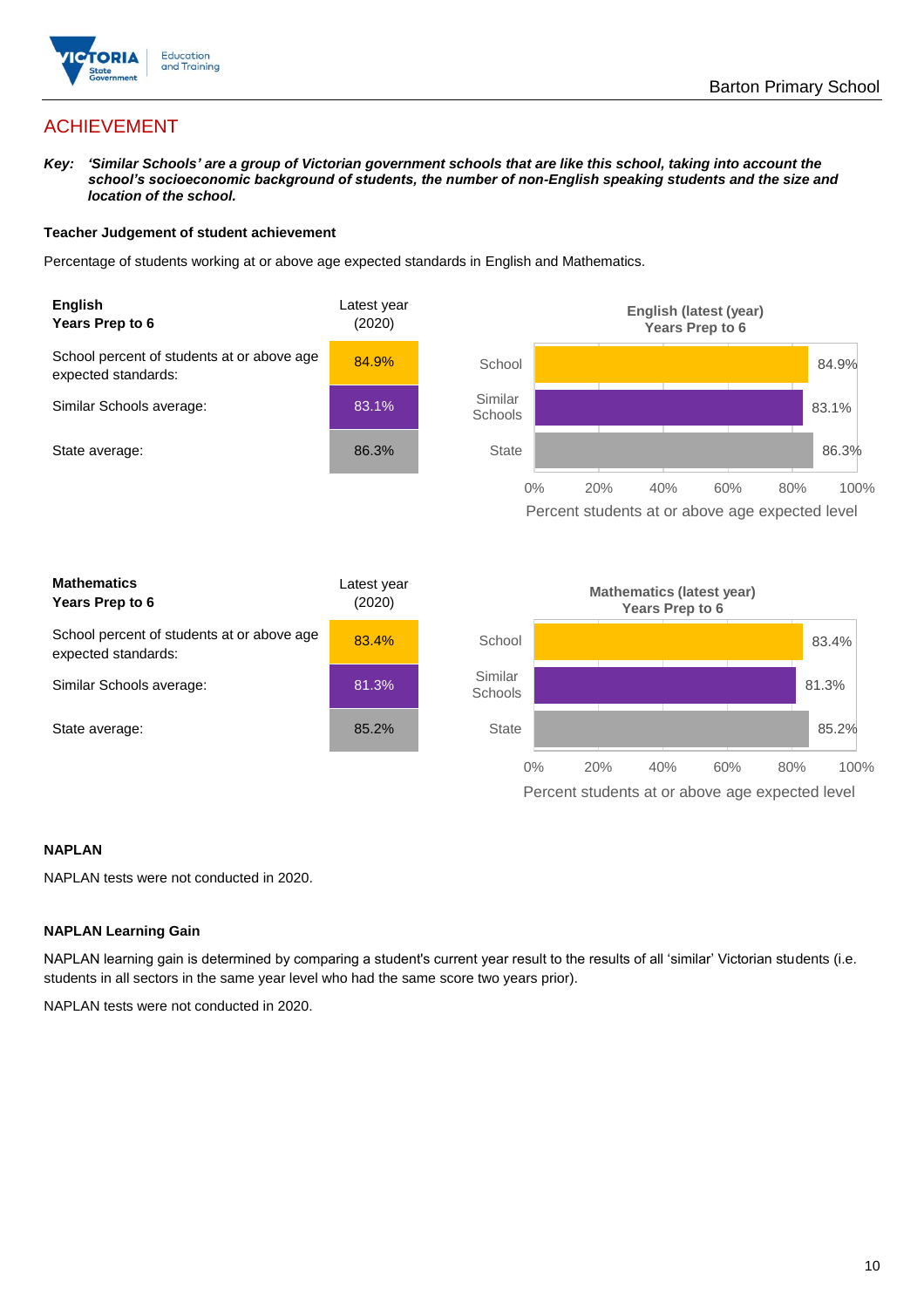

## ENGAGEMENT

*Key: 'Similar Schools' are a group of Victorian government schools that are like this school, taking into account the school's socioeconomic background of students, the number of non-English speaking students and the size and location of the school.*

#### **Average Number of Student Absence Days**

Absence from school can impact on students' learning. Common reasons for non-attendance include illness and extended family holidays. Absence and attendance data in 2020 may have been influenced by local processes and procedures adopted in response to remote and flexible learning.



#### **Attendance Rate (latest year)**

|                                             | Prep | Year 1 | Year 2 | Year 3 | Year 4 | Year 5 | Year 6 |
|---------------------------------------------|------|--------|--------|--------|--------|--------|--------|
| Attendance Rate by year level<br>$(2020)$ : | 93%  | 90%    | 93%    | 93%    | 93%    | 94%    | 93%    |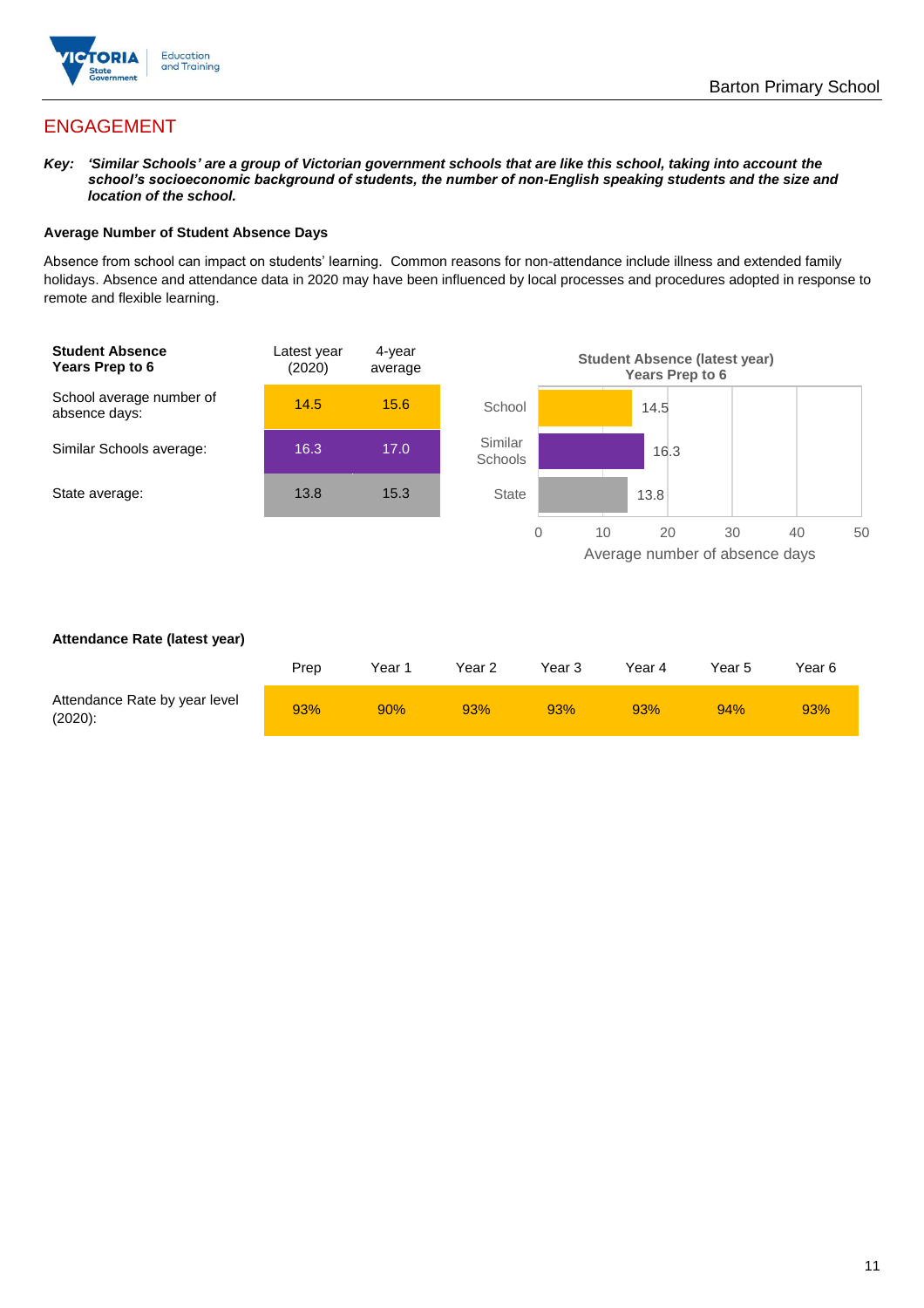

## **WELLBEING**

*Key: 'Similar Schools' are a group of Victorian government schools that are like this school, taking into account the school's socioeconomic background of students, the number of non-English speaking students and the size and location of the school.*

#### **Student Attitudes to School – Sense of Connectedness**

The percent endorsement on Sense of Connectedness factor, as reported in the Attitudes to School Survey completed annually by Victorian Government school students, indicates the percent of positive responses (agree or strongly agree).

Schools who participated in the Student Attitudes to School survey in 2020 should refer to the advice provided regarding the consistency of their data.



*methodology in 2020, data are often not comparable with previous years or within similar school groups. Care should be taken when interpreting these results.*

#### **Student Attitudes to School – Management of Bullying**

The percent endorsement on Management of Bullying factor, as reported in the Attitudes to School Survey completed annually by Victorian Government school students, indicates the percent of positive responses (agree or strongly agree).

Schools who participated in the Student Attitudes to School survey in 2020 should refer to the advice provided regarding the consistency of their data.



*Due to lower participation rates and differences in collection methodology in 2020, data are often not comparable with previous years or within similar school groups. Care should be taken when interpreting these results.*

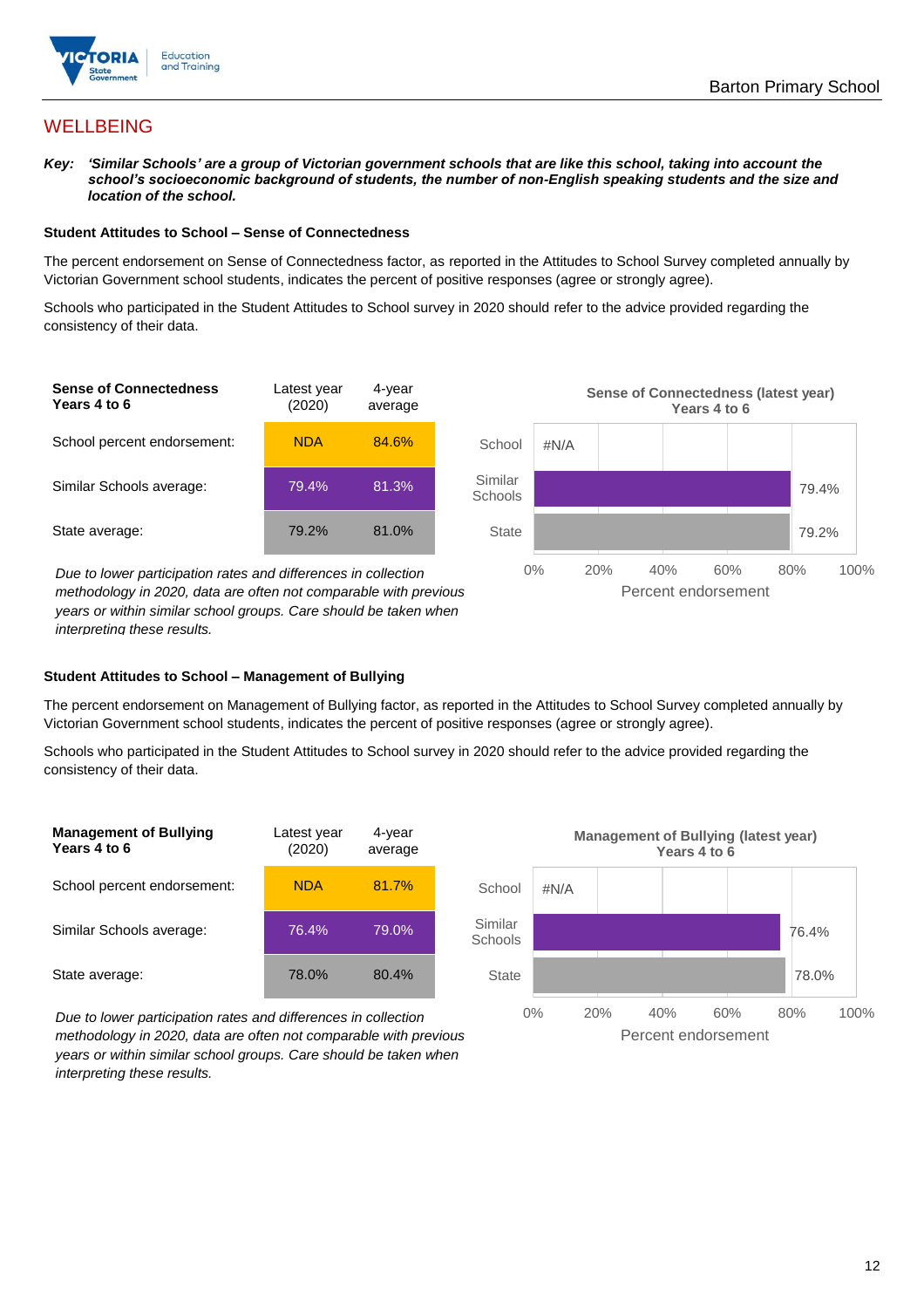

# **Financial Performance and Position**

FINANCIAL PERFORMANCE - OPERATING STATEMENT SUMMARY FOR THE YEAR ENDING 31 DECEMBER, 2020

| <b>Revenue</b>                  | <b>Actual</b> |
|---------------------------------|---------------|
| <b>Student Resource Package</b> | \$6,482,685   |
| Government Provided DET Grants  | \$647,106     |
| Government Grants Commonwealth  | <b>NDA</b>    |
| Government Grants State         | <b>NDA</b>    |
| Revenue Other                   | \$35,781      |
| <b>Locally Raised Funds</b>     | \$166,502     |
| <b>Capital Grants</b>           | <b>NDA</b>    |
| <b>Total Operating Revenue</b>  | \$7,332,074   |

| Equity <sup>1</sup>                                 | <b>Actual</b> |
|-----------------------------------------------------|---------------|
| Equity (Social Disadvantage)                        | \$77,522      |
| Equity (Catch Up)                                   | <b>NDA</b>    |
| <b>Transition Funding</b>                           | <b>NDA</b>    |
| Equity (Social Disadvantage - Extraordinary Growth) | <b>NDA</b>    |
| <b>Equity Total</b>                                 | \$77.522      |

| <b>Expenditure</b>                    | <b>Actual</b> |
|---------------------------------------|---------------|
| Student Resource Package <sup>2</sup> | \$5,051,096   |
| Adjustments                           | <b>NDA</b>    |
| <b>Books &amp; Publications</b>       | \$23,389      |
| Camps/Excursions/Activities           | \$13,845      |
| <b>Communication Costs</b>            | \$6,540       |
| Consumables                           | \$156,264     |
| Miscellaneous Expense <sup>3</sup>    | \$15,964      |
| <b>Professional Development</b>       | \$34,109      |
| Equipment/Maintenance/Hire            | \$270,934     |
| <b>Property Services</b>              | \$1,424       |
| Salaries & Allowances <sup>4</sup>    | <b>NDA</b>    |
| <b>Support Services</b>               | \$203,236     |
| Trading & Fundraising                 | \$8,488       |
| Motor Vehicle Expenses                | <b>NDA</b>    |
| Travel & Subsistence                  | \$135         |
| <b>Utilities</b>                      | \$72,990      |
| <b>Total Operating Expenditure</b>    | \$5,858,414   |
| <b>Net Operating Surplus/-Deficit</b> | \$1,473,660   |
| <b>Asset Acquisitions</b>             | <b>NDA</b>    |

(1) The equity funding reported above is a subset of the overall revenue reported by the school.

(2) Student Resource Package Expenditure figures are as of 02 Mar 2021 and are subject to change during the reconciliation process.

(3) Miscellaneous Expenses include bank charges, administration expenses, insurance and taxation charges.

(4) Salaries and Allowances refers to school-level payroll.